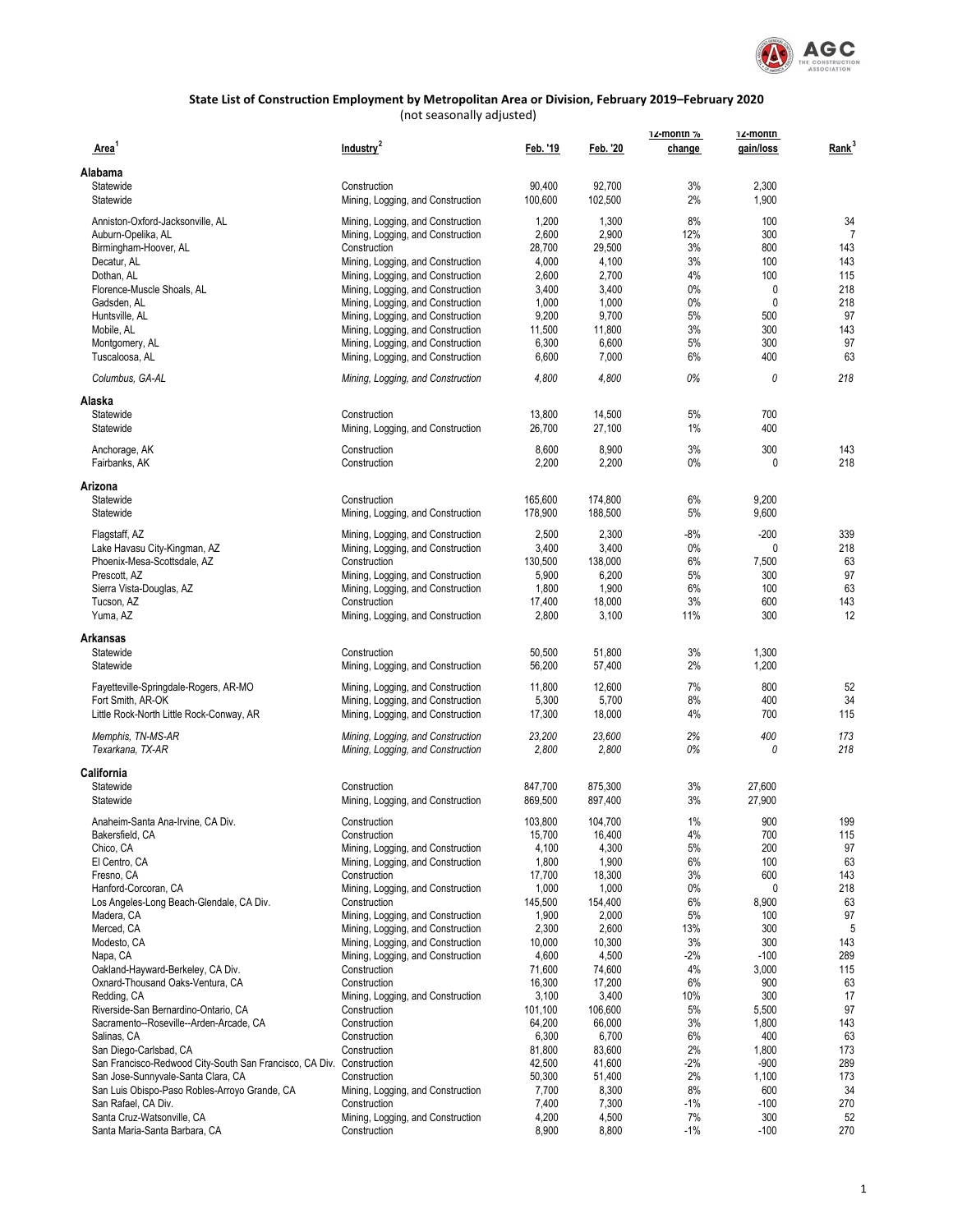

| Area <sup>1</sup>                                                   | Industry <sup>2</sup>                             | Feb. '19           | Feb. '20           | 12-month %<br>change | 12-montn<br>gain/loss | Rank <sup>3</sup> |
|---------------------------------------------------------------------|---------------------------------------------------|--------------------|--------------------|----------------------|-----------------------|-------------------|
|                                                                     |                                                   |                    |                    |                      |                       |                   |
| Santa Rosa, CA                                                      | Construction                                      | 15,400             | 17,200             | 12%                  | 1,800                 | $\overline{7}$    |
| Stockton-Lodi, CA                                                   | Construction                                      | 12,300             | 12,600             | 2%                   | 300                   | 173               |
| Vallejo-Fairfield, CA                                               | Construction                                      | 11,600             | 12,500             | 8%                   | 900                   | 34                |
| Visalia-Porterville, CA                                             | Mining, Logging, and Construction                 | 6,000              | 6,400              | 7%                   | 400                   | 52                |
| Yuba City, CA                                                       | Mining, Logging, and Construction                 | 2,600              | 2,900              | 12%                  | 300                   | $\overline{7}$    |
| Colorado                                                            |                                                   |                    |                    |                      |                       |                   |
| Statewide                                                           | Construction                                      | 171,200            | 171,900            | 0.4%                 | 700                   |                   |
| Statewide                                                           | Mining, Logging, and Construction                 | 200,400            | 199,000            | $-1%$                | $-1,400$              |                   |
| Boulder, CO                                                         | Mining, Logging, and Construction                 | 5,800              | 5,800              | 0%                   | 0                     | 218               |
| Colorado Springs, CO                                                | Mining, Logging, and Construction                 | 17,800             | 18,200             | 2%                   | 400                   | 173               |
| Denver-Aurora-Lakewood, CO                                          | Mining, Logging, and Construction                 | 107,600            | 109,000            | 1%                   | 1,400                 | 199               |
| Fort Collins, CO                                                    | Mining, Logging, and Construction                 | 11,600             | 11,400             | $-2%$                | $-200$                | 289               |
| Grand Junction, CO                                                  | Mining, Logging, and Construction                 | 7,000              | 6,600              | $-6%$                | $-400$                | 331               |
| Greeley, CO                                                         | Mining, Logging, and Construction                 | 20,700             | 21,200             | 2%                   | 500                   | 173               |
| Pueblo, CO                                                          | Mining, Logging, and Construction                 | 3,500              | 3,600              | 3%                   | 100                   | 143               |
| Connecticut                                                         |                                                   |                    |                    |                      |                       |                   |
| Statewide                                                           | Construction                                      | 53,900             | 54,600             | 1%                   | 700                   |                   |
| Statewide                                                           | Mining, Logging, and Construction                 | 54,400             | 55,100             | 1%                   | 700                   |                   |
| Bridgeport-Stamford-Norwalk, CT NECTA                               | Mining, Logging, and Construction                 | 11,500             | 12,000             | 4%                   | 500                   | 115               |
| Hartford-West Hartford-East Hartford, CT NECTA                      | Mining, Logging, and Construction                 | 18,100             | 18,200             | 1%                   | 100                   | 199               |
| New Haven, CT NECTA                                                 | Mining, Logging, and Construction                 | 10,000             | 10,300             | 3%                   | 300                   | 143               |
| Norwich-New London-Westerly, CT-RI NECTA                            | Mining, Logging, and Construction                 | 3,900              | 3,900              | 0%                   | 0                     | 218               |
| Waterbury, CT NECTA                                                 | Mining, Logging, and Construction                 | 2,700              | 2,600              | -4%                  | $-100$                | 314               |
| Springfield, MA-CT NECTA                                            | Mining, Logging, and Construction                 | 10,100             | 10,000             | -1%                  | $-100$                | 270               |
| Worcester, MA-CT NECTA                                              | Mining, Logging, and Construction                 | 10,000             | 9,400              | $-6%$                | $-600$                | 331               |
| Delaware                                                            |                                                   |                    |                    |                      |                       |                   |
| Statewide                                                           | Mining, Logging, and Construction                 | 22,100             | 22,100             | 0%                   | 0                     |                   |
| Dover, DE                                                           | Mining, Logging, and Construction                 | 2,600              | 2,600              | 0%                   | 0                     | 218               |
| Wilmington, DE-MD-NJ Div.                                           | Mining, Logging, and Construction                 | 16,500             | 16,400             | $-1%$                | $-100$                | 270               |
| Salisbury, MD-DE                                                    | Mining, Logging, and Construction                 | 9,000              | 9,200              | 2%                   | 200                   | 173               |
| <b>District of Columbia</b>                                         |                                                   |                    |                    |                      |                       |                   |
| Washington, DC                                                      | Mining, Logging, and Construction                 | 14,700             | 14,600             | $-1%$                | $-100$                | 270               |
| Florida                                                             |                                                   |                    |                    |                      |                       |                   |
| Statewide<br>Statewide                                              | Construction<br>Mining, Logging, and Construction | 556,300<br>562,100 | 579,500<br>585,300 | 4%<br>4%             | 23,200<br>23,200      |                   |
|                                                                     |                                                   |                    |                    |                      |                       |                   |
| Cape Coral-Fort Myers, FL                                           | Mining, Logging, and Construction                 | 32,000             | 33,300             | 4%                   | 1,300                 | 115               |
| Crestview-Fort Walton Beach-Destin, FL                              | Mining, Logging, and Construction                 | 6,900              | 7,000              | 1%                   | 100                   | 199               |
| Deltona-Daytona Beach-Ormond Beach, FL                              | Mining, Logging, and Construction                 | 14,100             | 14,600             | 4%                   | 500                   | 115               |
| Fort Lauderdale-Pompano Beach-Deerfield Beach, FL Div.              | Construction                                      | 49,200             | 48,800             | $-1%$                | $-400$                | 270               |
| Gainesville, FL                                                     | Mining, Logging, and Construction                 | 6,000              | 6,200              | 3%                   | 200                   | 143               |
| Jacksonville, FL                                                    | Construction                                      | 45,200             | 46,200             | 2%                   | 1,000                 | 173               |
| Lakeland-Winter Haven, FL                                           | Mining, Logging, and Construction                 | 13,900             | 15,300             | 10%                  | 1,400                 | 17                |
| Miami-Miami Beach-Kendall, FL Div.                                  | Construction                                      | 53,200             | 52,900             | $-1\%$               | $-300$                | 270               |
| Naples-Immokalee-Marco Island, FL                                   | Mining, Logging, and Construction                 | 17,700             | 18,600             | 5%                   | 900                   | 97                |
| North Port-Sarasota-Bradenton, FL                                   | Mining, Logging, and Construction                 | 26,100             | 26,400             | 1%                   | 300                   | 199               |
| Ocala, FL                                                           | Mining, Logging, and Construction                 | 8,200              | 8,700              | 6%                   | 500                   | 63                |
| Orlando-Kissimmee-Sanford, FL                                       | Construction                                      | 84,700             | 89,900             | 6%                   | 5,200                 | 63                |
| Palm Bay-Melbourne-Titusville, FL                                   | Mining, Logging, and Construction                 | 14,700             | 16,400             | 12%                  | 1,700                 | $\overline{7}$    |
| Panama City, FL                                                     | Mining, Logging, and Construction                 | 6,700              | 7,400              | 10%                  | 700                   | 17                |
| Pensacola-Ferry Pass-Brent, FL                                      | Mining, Logging, and Construction                 | 12,100             | 12,700             | 5%                   | 600                   | 97                |
| Port St. Lucie, FL                                                  | Mining, Logging, and Construction                 | 11,700             | 12,400             | 6%                   | 700                   | 63                |
| Punta Gorda, FL                                                     | Mining, Logging, and Construction                 | 4,200              | 4,200              | $0\%$                | 0                     | 218               |
| Sebastian-Vero Beach, FL                                            | Mining, Logging, and Construction                 | 4,300              | 4,500              | 5%                   | 200                   | 97                |
| Tallahassee, FL                                                     | Mining, Logging, and Construction                 | 8,800              | 9,300              | 6%                   | 500                   | 63                |
| Tampa-St. Petersburg-Clearwater, FL                                 | Construction                                      | 79,800             | 82,400             | 3%                   | 2,600                 | 143               |
| West Palm Beach-Boca Raton-Delray Beach, FL Div.                    | Construction                                      | 38,500             | 39,900             | 4%                   | 1,400                 | 115               |
| Georgia                                                             |                                                   |                    |                    |                      |                       |                   |
| Statewide<br>Statewide                                              | Construction<br>Mining, Logging, and Construction | 200,800<br>210,300 | 203,200<br>212,400 | 1%<br>1%             | 2,400<br>2,100        |                   |
|                                                                     |                                                   |                    |                    |                      |                       |                   |
| Atlanta-Sandy Springs-Roswell, GA<br>Augusta-Richmond County, GA-SC | Construction<br>Mining, Logging, and Construction | 128,000<br>19,400  | 129,600<br>21,000  | 1%<br>8%             | 1,600<br>1,600        | 199<br>34         |
| Columbus, GA-AL                                                     | Mining, Logging, and Construction                 | 4,800              | 4,800              | $0\%$                | 0                     | 218               |
| Savannah, GA                                                        | Mining, Logging, and Construction                 | 8,400              | 8,600              | 2%                   | 200                   | 173               |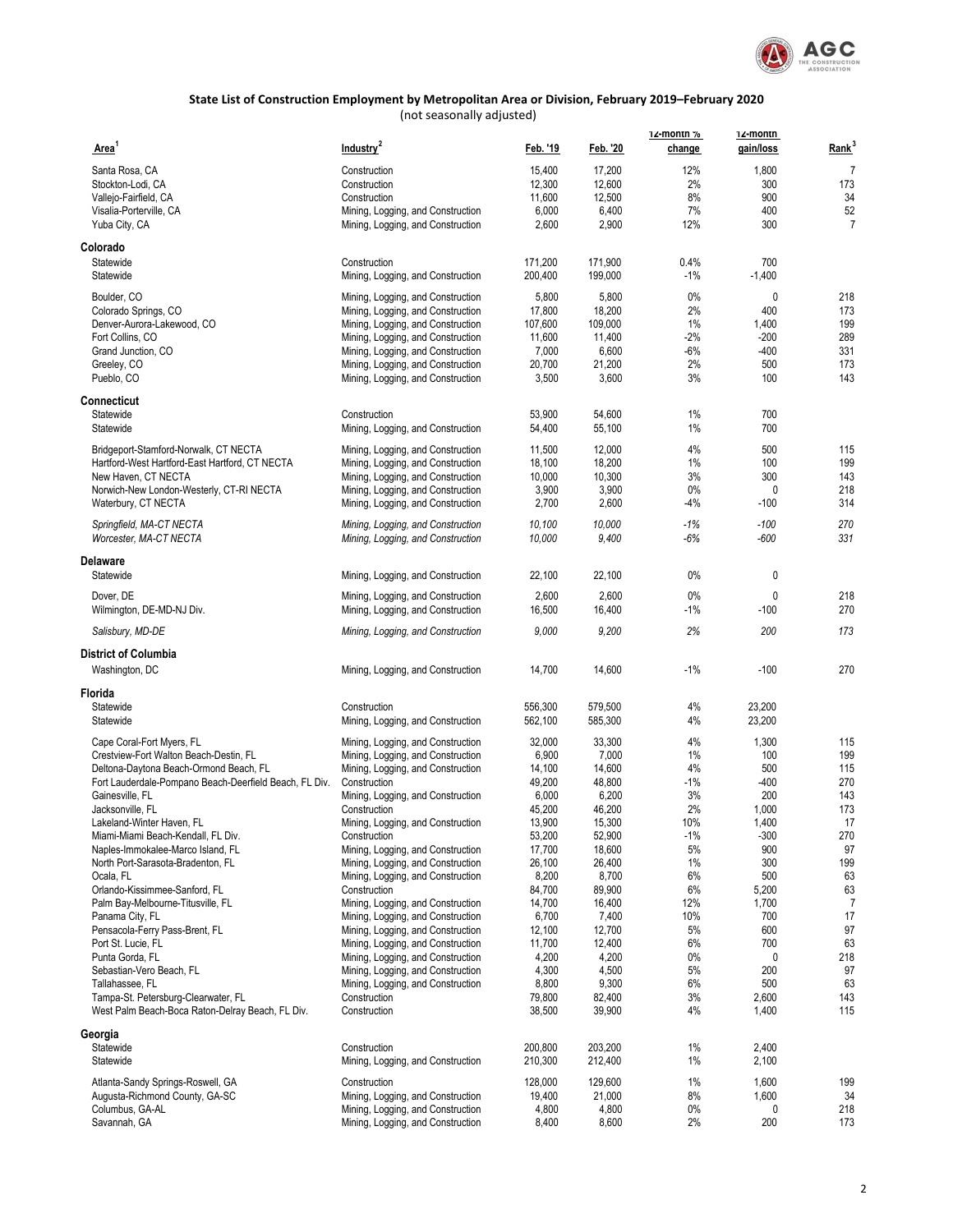

| Area <sup>1</sup>                                                  | Industry <sup>2</sup>                                                  | Feb. '19         | Feb. '20         | 12-month %<br>change | 12-montn<br>gain/loss | Rank <sup>3</sup> |
|--------------------------------------------------------------------|------------------------------------------------------------------------|------------------|------------------|----------------------|-----------------------|-------------------|
| Chattanooga, TN-GA                                                 | Mining, Logging, and Construction                                      | 11,000           | 11,200           | 2%                   | 200                   | 173               |
| Hawaii                                                             |                                                                        |                  |                  |                      |                       |                   |
| Statewide                                                          | Mining, Logging, and Construction                                      | 36,500           | 37,800           | 4%                   | 1,300                 |                   |
| Kahului-Wailuku-Lahaina, HI                                        | Mining, Logging, and Construction                                      | 4,100            | 4,200            | 2%                   | 100                   | 173               |
| Urban Honolulu, HI                                                 | Mining, Logging, and Construction                                      | 26,600           | 27,800           | 5%                   | 1,200                 | 97                |
| Idaho                                                              |                                                                        |                  |                  |                      |                       |                   |
| Statewide                                                          | Construction                                                           | 48,100           | 49,900           | 4%                   | 1,800                 |                   |
| Statewide                                                          | Mining, Logging, and Construction                                      | 51,500           | 53,400           | 4%                   | 1,900                 |                   |
| Boise City, ID<br>Coeur d'Alene, ID                                | Mining, Logging, and Construction<br>Construction                      | 24,900<br>5,200  | 26,500<br>5,500  | 6%<br>6%             | 1,600<br>300          | 63<br>63          |
| Idaho Falls, ID                                                    | Mining, Logging, and Construction                                      | 3,900            | 4,100            | 5%                   | 200                   | 97                |
| Lewiston, ID-WA                                                    | Construction                                                           | 1,300            | 1,500            | 15%                  | 200                   | 4                 |
| Pocatello, ID                                                      | Mining, Logging, and Construction                                      | 1,700            | 1,800            | 6%                   | 100                   | 63                |
| Logan, UT-ID                                                       | Mining, Logging, and Construction                                      | 2,800            | 3,100            | 11%                  | 300                   | 12                |
| Illinois                                                           |                                                                        |                  |                  |                      |                       |                   |
| Statewide                                                          | Construction                                                           | 198,900          | 198,100          | $-0.4%$              | $-800$                |                   |
| Statewide                                                          | Mining, Logging, and Construction                                      | 206,700          | 205,600          | $-1%$                | $-1,100$              |                   |
| Bloomington, IL                                                    | Mining, Logging, and Construction                                      | 2,600            | 2,400            | $-8%$                | $-200$                | 339               |
| Champaign-Urbana, IL                                               | Mining, Logging, and Construction                                      | 3,300            | 3,400            | 3%                   | 100                   | 143               |
| Chicago-Naperville-Arlington Heights, IL Div.                      | Construction                                                           | 117,500          | 119,300          | 2%                   | 1,800                 | 173               |
| Danville, IL<br>Davenport-Moline-Rock Island, IA-IL                | Mining, Logging, and Construction<br>Mining, Logging, and Construction | 500<br>8,900     | 400<br>9,100     | -20%<br>2%           | $-100$<br>200         | 358<br>173        |
| Decatur, IL                                                        | Mining, Logging, and Construction                                      | 2,800            | 2,800            | 0%                   | 0                     | 218               |
| Elgin, IL Div.                                                     | Construction                                                           | 12,100           | 12,200           | 1%                   | 100                   | 199               |
| Kankakee, IL                                                       | Mining, Logging, and Construction                                      | 1,100            | 1,100            | 0%                   | 0                     | 218               |
| Lake County-Kenosha County, IL-WI Div.                             | Construction                                                           | 13,800           | 13,900           | 1%                   | 100                   | 199               |
| Peoria, IL                                                         | Mining, Logging, and Construction                                      | 6,400            | 6,400            | 0%                   | 0                     | 218               |
| Rockford, IL<br>Springfield, IL                                    | Mining, Logging, and Construction<br>Mining, Logging, and Construction | 4,700<br>3,000   | 4,800<br>2,500   | 2%<br>$-17%$         | 100<br>$-500$         | 173<br>356        |
| St. Louis, MO-IL                                                   | Mining, Logging, and Construction                                      | 63,000           | 64,500           | 2%                   | 1,500                 | 173               |
| Indiana                                                            |                                                                        |                  |                  |                      |                       |                   |
| Statewide                                                          | Construction                                                           | 135,000          | 140,200          | 4%                   | 5,200                 |                   |
| Statewide                                                          | Mining, Logging, and Construction                                      | 140,900          | 145,700          | 3%                   | 4,800                 |                   |
| Bloomington, IN                                                    | Mining, Logging, and Construction                                      | 2,700            | 2,600            | -4%                  | $-100$                | 314               |
| Columbus, IN                                                       | Mining, Logging, and Construction                                      | 1,600            | 1,600            | 0%                   | 0                     | 218               |
| Elkhart-Goshen, IN                                                 | Mining, Logging, and Construction                                      | 3,900            | 4,000            | 3%                   | 100                   | 143               |
| Evansville, IN-KY                                                  | Mining, Logging, and Construction                                      | 9,800            | 9,300            | -5%<br>0%            | $-500$<br>0           | 327<br>218        |
| Fort Wayne, IN<br>Gary, IN Div.                                    | Mining, Logging, and Construction<br>Construction                      | 10,600<br>15,600 | 10,600<br>16,000 | 3%                   | 400                   | 143               |
| Indianapolis-Carmel-Anderson, IN                                   | Construction                                                           | 50,100           | 53,300           | 6%                   | 3,200                 | 63                |
| Kokomo, IN                                                         | Mining, Logging, and Construction                                      | 1,100            | 1,200            | 9%                   | 100                   | 24                |
| Lafayette-West Lafayette, IN                                       | Mining, Logging, and Construction                                      | 3,400            | 3,500            | 3%                   | 100                   | 143               |
| Michigan City-La Porte, IN                                         | Mining, Logging, and Construction                                      | 1,700            | 1,700            | 0%                   | 0                     | 218               |
| Muncie, IN                                                         | Mining, Logging, and Construction<br>Mining, Logging, and Construction | 1,600<br>5,400   | 1,600<br>5,200   | $0\%$<br>$-4%$       | 0<br>$-200$           | 218<br>314        |
| South Bend-Mishawaka, IN-MI<br>Terre Haute, IN                     | Mining, Logging, and Construction                                      | 3,500            | 3,300            | $-6%$                | $-200$                | 331               |
| Cincinnati, OH-KY-IN                                               | Mining, Logging, and Construction                                      | 44,500           | 42,900           | $-4%$                | $-1,600$              | 314               |
| Louisville/Jefferson County, KY-IN                                 | Mining, Logging, and Construction                                      | 28,400           | 28,700           | 1%                   | 300                   | 199               |
| lowa                                                               |                                                                        |                  |                  |                      |                       |                   |
| Statewide                                                          | Construction                                                           | 65,500           | 65,300           | $-0.3%$              | $-200$                |                   |
| Statewide                                                          | Mining, Logging, and Construction                                      | 67,700           | 67,300           | $-1%$                | $-400$                |                   |
| Cedar Rapids, IA                                                   | Mining, Logging, and Construction                                      | 7,200            | 6,800            | $-6%$                | $-400$                | 331               |
| Des Moines-West Des Moines, IA                                     | Mining, Logging, and Construction                                      | 17,600           | 17,800           | 1%                   | 200                   | 199               |
| Davenport-Moline-Rock Island, IA-IL<br>Omaha-Council Bluffs, NE-IA | Mining, Logging, and Construction<br>Mining, Logging, and Construction | 8,900<br>27,600  | 9,100<br>29,600  | 2%<br>7%             | 200<br>2,000          | 173<br>52         |
| Kansas                                                             |                                                                        |                  |                  |                      |                       |                   |
| Statewide                                                          | Construction                                                           | 59,300           | 61,300           | 3%                   | 2,000                 |                   |
| Statewide                                                          | Mining, Logging, and Construction                                      | 66,000           | 67,900           | 3%                   | 1,900                 |                   |
| Kansas City, KS                                                    | Mining, Logging, and Construction                                      | 20,700           | 22,700           | 10%                  | 2,000                 | 17                |
| Topeka, KS                                                         | Mining, Logging, and Construction                                      | 5,000            | 4,900            | $-2%$                | $-100$                | 289               |
| Wichita, KS                                                        | Mining, Logging, and Construction                                      | 16,300           | 16,000           | $-2%$                | $-300$                | 289               |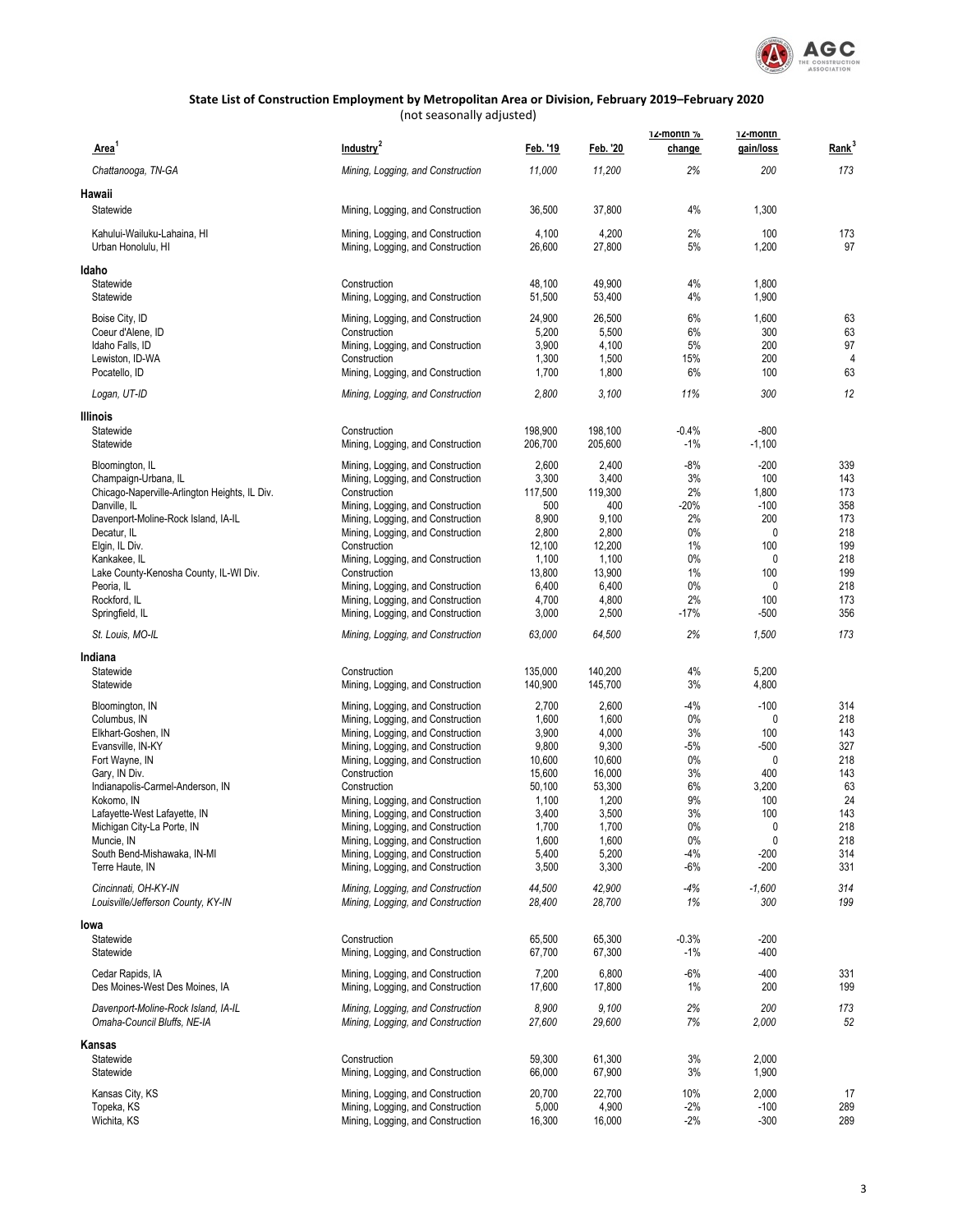

| Area <sup>1</sup>                                                                                                                        | Industry <sup>2</sup>                                                  | Feb. '19           | Feb. '20           | 12-montn %<br>change | 12-montn<br>gain/loss | Rank <sup>3</sup> |
|------------------------------------------------------------------------------------------------------------------------------------------|------------------------------------------------------------------------|--------------------|--------------------|----------------------|-----------------------|-------------------|
| Kansas City, MO                                                                                                                          | Mining, Logging, and Construction                                      | 27,200             | 29,900             | 10%                  | 2,700                 | 17                |
| Kentucky                                                                                                                                 |                                                                        |                    |                    |                      |                       |                   |
| Statewide                                                                                                                                | Construction                                                           | 74,200             | 74,700             | 1%                   | 500                   |                   |
| Statewide                                                                                                                                | Mining, Logging, and Construction                                      | 84,700             | 83,100             | $-2%$                | $-1,600$              |                   |
| Bowling Green, KY                                                                                                                        | Mining, Logging, and Construction                                      | 2,900              | 2,800              | $-3%$                | $-100$                | 302               |
| Elizabethtown-Fort Knox, KY                                                                                                              | Mining, Logging, and Construction                                      | 1,900              | 1,900<br>13,300    | $0\%$<br>4%          | 0<br>500              | 218<br>115        |
| Lexington-Fayette, KY<br>Louisville/Jefferson County, KY-IN                                                                              | Mining, Logging, and Construction<br>Mining, Logging, and Construction | 12,800<br>28,400   | 28,700             | 1%                   | 300                   | 199               |
| Owensboro, KY                                                                                                                            | Mining, Logging, and Construction                                      | 2,500              | 2,700              | 8%                   | 200                   | 34                |
| Clarksville, TN-KY                                                                                                                       | Mining, Logging, and Construction                                      | 3,100              | 3,200              | 3%                   | 100                   | 143               |
| Cincinnati, OH-KY-IN                                                                                                                     | Mining, Logging, and Construction                                      | 44,500             | 42,900             | $-4%$                | $-1,600$              | 314               |
| Evansville, IN-KY                                                                                                                        | Mining, Logging, and Construction                                      | 9,800              | 9,300              | $-5%$                | $-500$                | 327               |
| Huntington-Ashland, WV-KY-OH                                                                                                             | Mining, Logging, and Construction                                      | 7,400              | 6,200              | $-16%$               | $-1,200$              | 355               |
| Louisiana                                                                                                                                |                                                                        |                    |                    |                      |                       |                   |
| Statewide                                                                                                                                | Construction                                                           | 146,600            | 138,800            | $-5%$                | $-7,800$              |                   |
| Statewide                                                                                                                                | Mining, Logging, and Construction                                      | 183,000            | 175,000            | $-4%$                | $-8,000$              |                   |
| Baton Rouge, LA                                                                                                                          | Construction                                                           | 54,900             | 52,200             | $-5%$                | $-2,700$              | 327               |
| Houma-Thibodaux, LA                                                                                                                      | Construction<br>Construction                                           | 4,700              | 4,900              | 4%                   | 200                   | 115               |
| Lafayette, LA<br>Lake Charles, LA                                                                                                        | Construction                                                           | 9,000<br>23,900    | 9,100<br>20,400    | 1%<br>$-15%$         | 100<br>$-3,500$       | 199<br>354        |
| New Orleans-Metairie, LA                                                                                                                 | Construction                                                           | 29,300             | 27,300             | $-7%$                | $-2,000$              | 337               |
| Shreveport-Bossier City, LA                                                                                                              | Construction                                                           | 7,700              | 7,500              | $-3%$                | $-200$                | 302               |
| Maine                                                                                                                                    |                                                                        |                    |                    |                      |                       |                   |
| Statewide                                                                                                                                | Construction                                                           | 27,000             | 26,700             | $-1%$                | $-300$                |                   |
| Statewide                                                                                                                                | Mining, Logging, and Construction                                      | 29,300             | 28,800             | $-2%$                | $-500$                |                   |
| Bangor, ME NECTA                                                                                                                         | Construction                                                           | 2,800              | 2,900              | 4%                   | 100                   | 115               |
| Lewiston-Auburn, ME NECTA                                                                                                                | Mining, Logging, and Construction                                      | 2,700              | 2,700              | 0%                   | 0                     | 218               |
| Portland-South Portland, ME NECTA                                                                                                        | Mining, Logging, and Construction                                      | 9,400              | 9,300              | $-1%$                | $-100$                | 270               |
| Dover-Durham, NH-ME NECTA                                                                                                                | Mining, Logging, and Construction                                      | 1,600              | 1,700              | 6%                   | 100                   | 63                |
| Portsmouth, NH-ME NECTA                                                                                                                  | Mining, Logging, and Construction                                      | 2,600              | 2,600              | 0%                   | 0                     | 218               |
| Maryland                                                                                                                                 |                                                                        |                    |                    |                      |                       |                   |
| Statewide<br>Statewide                                                                                                                   | Construction<br>Mining, Logging, and Construction                      | 159,900<br>161,200 | 167,400<br>168,600 | 5%<br>5%             | 7,500<br>7,400        |                   |
|                                                                                                                                          |                                                                        |                    |                    |                      |                       |                   |
| Baltimore-Columbia-Towson, MD                                                                                                            | Mining, Logging, and Construction                                      | 78,400<br>33,700   | 81,000             | 3%<br>8%             | 2,600                 | 143<br>34         |
| Calvert-Charles-Prince George's, MD<br>Hagerstown-Martinsburg, MD-WV                                                                     | Mining, Logging, and Construction<br>Mining, Logging, and Construction | 4,000              | 36,400<br>4,200    | 5%                   | 2,700<br>200          | 97                |
| Salisbury, MD-DE                                                                                                                         | Mining, Logging, and Construction                                      | 9,000              | 9,200              | 2%                   | 200                   | 173               |
| Silver Spring-Frederick-Rockville, MD Div.                                                                                               | Mining, Logging, and Construction                                      | 34,300             | 35,000             | 2%                   | 700                   | 173               |
| Wilmington, DE-MD-NJ Div.                                                                                                                | Mining, Logging, and Construction                                      | 16,500             | 16,400             | $-1%$                | $-100$                | 270               |
| <b>Massachusetts</b>                                                                                                                     |                                                                        |                    |                    |                      |                       |                   |
| Statewide                                                                                                                                | Construction                                                           | 148,800            | 149,000            | 0.1%                 | 200                   |                   |
| Statewide                                                                                                                                | Mining, Logging, and Construction                                      | 149,700            | 149,900            | 0.1%                 | 200                   |                   |
| Barnstable Town, MA NECTA                                                                                                                | Mining, Logging, and Construction                                      | 6,700              | 6,700              | $0\%$                | 0                     | 218               |
| Boston-Cambridge-Newton, MA NECTA Div.                                                                                                   | Mining, Logging, and Construction                                      | 69,400             | 70,400             | $1\%$                | 1,000                 | 199               |
| Brockton-Bridgewater-Easton, MA NECTA Div.                                                                                               | Mining, Logging, and Construction                                      | 5,100              | 4,400              | $-14%$               | -700                  | 353               |
| Framingham, MA NECTA Div.                                                                                                                | Mining, Logging, and Construction                                      | 8,500              | 8,400              | $-1\%$               | $-100$                | 270               |
| Haverhill-Newburyport-Amesbury Town, MA-NH NECTA Div. Mining, Logging, and Construction<br>Lawrence-Methuen Town-Salem, MA-NH NECTA Div. | Mining, Logging, and Construction                                      | 4,600<br>3,400     | 4,500<br>3,400     | $-2\%$<br>$0\%$      | $-100$<br>0           | 289<br>218        |
| Leominster-Gardner, MA NECTA                                                                                                             | Mining, Logging, and Construction                                      | 1,700              | 1,800              | 6%                   | 100                   | 63                |
| Lowell-Billerica-Chelmsford, MA-NH NECTA Div.                                                                                            | Mining, Logging, and Construction                                      | 8,900              | 9,200              | 3%                   | 300                   | 143               |
| Lynn-Saugus-Marblehead, MA NECTA Div.                                                                                                    | Mining, Logging, and Construction                                      | 1,500              | 1,500              | $0\%$                | 0                     | 218               |
| New Bedford, MA NECTA                                                                                                                    | Mining, Logging, and Construction                                      | 2,400              | 2,200              | -8%                  | $-200$                | 339               |
| Peabody-Salem-Beverly, MA NECTA Div.                                                                                                     | Mining, Logging, and Construction                                      | 3,400              | 3,300              | $-3%$                | $-100$                | 302               |
| Pittsfield, MA NECTA                                                                                                                     | Mining, Logging, and Construction                                      | 1,800              | 1,900              | 6%                   | 100                   | 63                |
| Springfield, MA-CT NECTA<br>Taunton-Middleborough-Norton, MA NECTA Div.                                                                  | Mining, Logging, and Construction<br>Mining, Logging, and Construction | 10,100<br>3,200    | 10,000<br>3,100    | $-1\%$<br>$-3%$      | $-100$<br>$-100$      | 270<br>302        |
| Worcester, MA-CT NECTA                                                                                                                   | Mining, Logging, and Construction                                      | 10,000             | 9,400              | -6%                  | $-600$                | 331               |
| Nashua, NH-MA NECTA Div.                                                                                                                 | Mining, Logging, and Construction                                      | 5,100              | 5,400              | 6%                   | 300                   | 63                |
| Providence-Warwick, RI-MA NECTA                                                                                                          | Construction                                                           | 22,400             | 25,100             | 12%                  | 2,700                 | 7                 |
| Michigan                                                                                                                                 |                                                                        |                    |                    |                      |                       |                   |
| Statewide                                                                                                                                | Construction                                                           | 153,600            | 165,200            | $8\%$                | 11,600                |                   |
| Statewide                                                                                                                                | Mining, Logging, and Construction                                      | 160,600            | 172,200            | 7%                   | 11,600                |                   |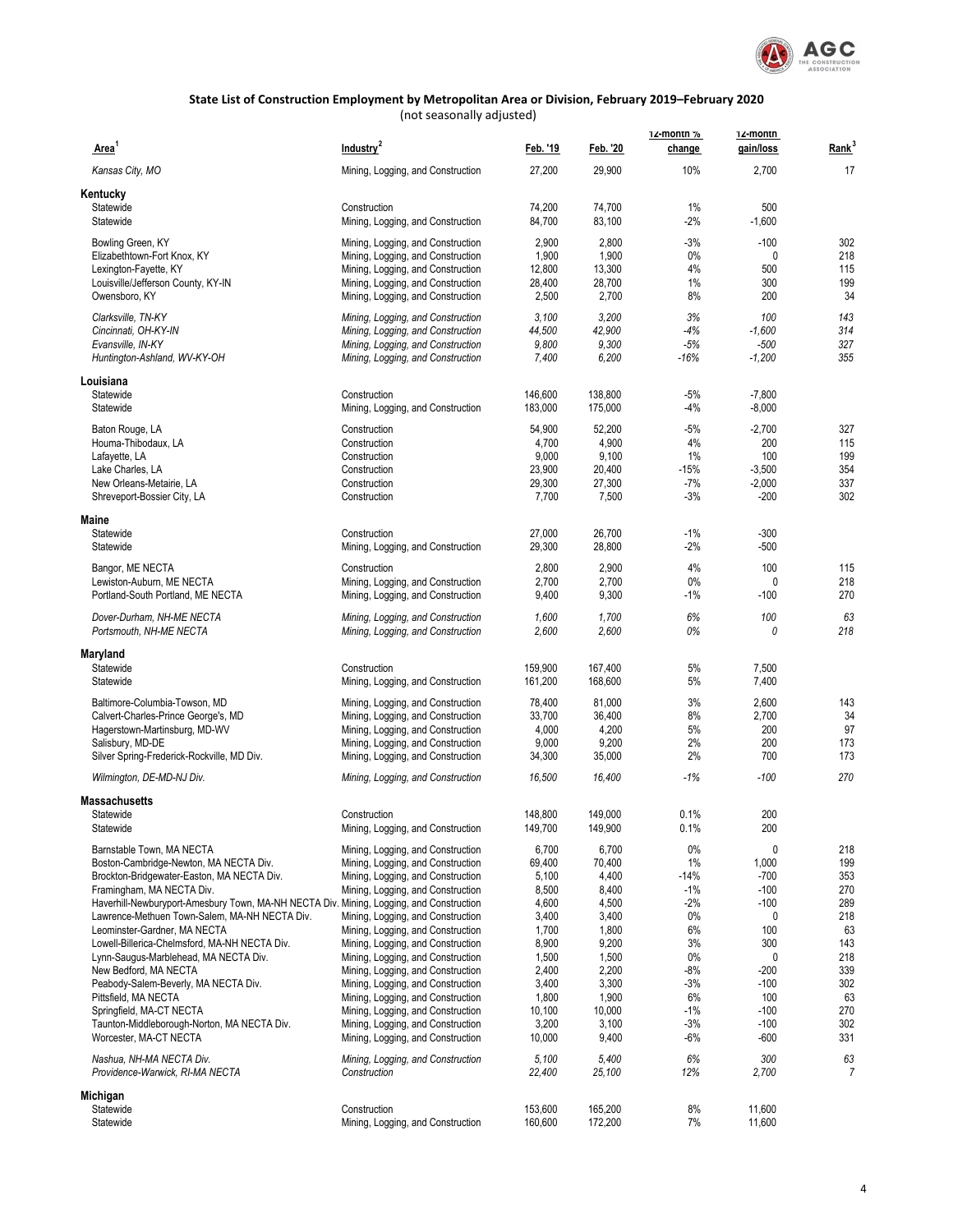

| Area <sup>1</sup>                                                                       | Industry <sup>2</sup>                                                  | Feb. '19        | Feb. '20        | 12-montn %<br>change | 12-montn<br>gain/loss | Rank <sup>3</sup> |
|-----------------------------------------------------------------------------------------|------------------------------------------------------------------------|-----------------|-----------------|----------------------|-----------------------|-------------------|
| Ann Arbor, MI                                                                           | Mining, Logging, and Construction                                      | 4,300           | 4,500           | 5%                   | 200                   | 97                |
| Battle Creek, MI                                                                        | Mining, Logging, and Construction                                      | 1,400           | 1,400           | 0%                   | 0                     | 218               |
| Bay City, MI                                                                            | Mining, Logging, and Construction                                      | 1,100           | 1,100           | 0%                   | 0                     | 218               |
|                                                                                         |                                                                        |                 |                 |                      |                       |                   |
| Detroit-Dearborn-Livonia, MI Div.                                                       | Mining, Logging, and Construction                                      | 20,400          | 21,600          | 6%                   | 1,200                 | 63                |
| Flint, MI                                                                               | Mining, Logging, and Construction                                      | 5,100           | 5,400           | 6%                   | 300                   | 63                |
| Grand Rapids-Wyoming, MI                                                                | Mining, Logging, and Construction                                      | 23,700          | 25,700          | 8%                   | 2,000                 | 34                |
| Jackson, MI                                                                             | Mining, Logging, and Construction                                      | 1,800           | 1,900           | 6%                   | 100                   | 63                |
| Kalamazoo-Portage, MI                                                                   | Mining, Logging, and Construction                                      | 5,900           | 6,000           | 2%                   | 100                   | 173               |
| Lansing-East Lansing, MI                                                                | Mining, Logging, and Construction                                      | 7,300           | 7,400           | 1%                   | 100                   | 199               |
| Monroe, MI                                                                              | Mining, Logging, and Construction                                      | 1,800           | 1,800           | 0%                   | 0                     | 218               |
| Muskegon, MI                                                                            | Mining, Logging, and Construction                                      | 2,200           | 2,400           | 9%                   | 200                   | 24                |
| Niles-Benton Harbor, MI                                                                 | Mining, Logging, and Construction                                      | 2,600           | 2,600           | $0\%$                | 0                     | 218               |
| Saqinaw, MI                                                                             | Mining, Logging, and Construction                                      | 2,700           | 2,600           | $-4%$                | $-100$                | 314               |
| Warren-Troy-Farmington Hills, MI Div.                                                   | Mining, Logging, and Construction                                      | 47,000          | 50,500          | 7%                   | 3,500                 | 52                |
| South Bend-Mishawaka, IN-MI                                                             | Mining, Logging, and Construction                                      | 5,400           | 5,200           | $-4%$                | $-200$                | 314               |
|                                                                                         |                                                                        |                 |                 |                      |                       |                   |
| Minnesota                                                                               |                                                                        |                 |                 |                      |                       |                   |
| Statewide                                                                               | Construction                                                           | 105,600         | 108,700         | 3%                   | 3,100                 |                   |
| Statewide                                                                               | Mining, Logging, and Construction                                      | 111,800         | 114,900         | 3%                   | 3,100                 |                   |
| Duluth, MN-WI                                                                           | Mining, Logging, and Construction                                      | 8,700           | 7,800           | $-10%$               | $-900$                | 346               |
| Minneapolis-St. Paul-Bloomington, MN-WI                                                 | Mining, Logging, and Construction                                      | 73,600          | 74,300          | 1%                   | 700                   | 199               |
| Rochester, MN                                                                           | Mining, Logging, and Construction                                      | 4,300           | 4,700           | 9%                   | 400                   | 24                |
|                                                                                         |                                                                        |                 |                 |                      |                       |                   |
| St. Cloud, MN                                                                           | Mining, Logging, and Construction                                      | 5,700           | 6,000           | 5%                   | 300                   | 97                |
| Fargo, ND-MN                                                                            | Mining, Logging, and Construction                                      | 7,200           | 7,900           | 10%                  | 700                   | 17                |
| Grand Forks, ND-MN                                                                      | Mining, Logging, and Construction                                      | 2,400           | 2,400           | 0%                   | 0                     | 218               |
| La Crosse-Onalaska, WI-MN                                                               | Mining, Logging, and Construction                                      | 2,600           | 2,700           | 4%                   | 100                   | 115               |
| Mississippi                                                                             |                                                                        |                 |                 |                      |                       |                   |
| Statewide                                                                               | Construction                                                           | 43,500          | 41,800          | $-4%$                | $-1,700$              |                   |
| Statewide                                                                               | Mining, Logging, and Construction                                      | 50,400          | 48,400          | $-4%$                | $-2,000$              |                   |
|                                                                                         |                                                                        |                 |                 |                      |                       |                   |
| Gulfport-Biloxi-Pascagoula, MS                                                          | Mining, Logging, and Construction                                      | 7,800           | 7,600           | $-3%$                | $-200$                | 302               |
| Jackson, MS                                                                             | Construction                                                           | 10,000          | 10,100          | 1%                   | 100                   | 199               |
| Memphis, TN-MS-AR                                                                       | Mining, Logging, and Construction                                      | 23,200          | 23,600          | 2%                   | 400                   | 173               |
| Missouri                                                                                |                                                                        |                 |                 |                      |                       |                   |
| Statewide                                                                               | Construction                                                           | 116,200         | 121,400         | 4%                   | 5,200                 |                   |
| Statewide                                                                               | Mining, Logging, and Construction                                      | 120,400         | 125,600         | 4%                   | 5,200                 |                   |
|                                                                                         |                                                                        |                 |                 |                      |                       |                   |
| Kansas City, MO                                                                         | Mining, Logging, and Construction                                      | 27,200          | 29,900          | 10%                  | 2,700                 | 17                |
| Springfield, MO                                                                         | Mining, Logging, and Construction                                      | 8,700           | 9,400           | 8%                   | 700                   | 34                |
| St. Louis, MO-IL                                                                        | Mining, Logging, and Construction                                      | 63,000          | 64,500          | 2%                   | 1,500                 | 173               |
|                                                                                         |                                                                        |                 |                 |                      |                       |                   |
| Fayetteville-Springdale-Rogers, AR-MO                                                   | Mining, Logging, and Construction                                      | 11,800          | 12,600          | 7%                   | 800                   | 52                |
| Kansas City, KS                                                                         | Mining, Logging, and Construction                                      | 20,700          | 22,700          | 10%                  | 2,000                 | 17                |
| Montana                                                                                 |                                                                        |                 |                 |                      |                       |                   |
| Statewide                                                                               | Construction                                                           | 25,500          | 26,800          | 5%                   | 1,300                 |                   |
| Statewide                                                                               | Mining, Logging, and Construction                                      | 32,500          | 33,800          | 4%                   | 1,300                 |                   |
|                                                                                         |                                                                        |                 |                 |                      |                       |                   |
| Nebraska                                                                                |                                                                        |                 |                 |                      |                       |                   |
| Statewide                                                                               | Construction                                                           | 48,100          | 50,600          | 5%                   | 2,500                 |                   |
| Statewide                                                                               | Mining, Logging, and Construction                                      | 49,100          | 51,400          | 5%                   | 2,300                 |                   |
| Lincoln, NE                                                                             |                                                                        |                 |                 |                      |                       |                   |
| Omaha-Council Bluffs, NE-IA                                                             | Mining, Logging, and Construction<br>Mining, Logging, and Construction | 8,500<br>27,600 | 8,800<br>29,600 | 4%<br>7%             | 300<br>2,000          | 115<br>52         |
|                                                                                         |                                                                        |                 |                 |                      |                       |                   |
| Nevada                                                                                  |                                                                        |                 |                 |                      |                       |                   |
| Statewide                                                                               | Construction                                                           | 91,200          | 96,500          | 6%                   | 5,300                 |                   |
| Statewide                                                                               | Mining, Logging, and Construction                                      | 105,800         | 110,600         | 5%                   | 4,800                 |                   |
|                                                                                         |                                                                        |                 |                 |                      |                       |                   |
| Las Vegas-Henderson-Paradise, NV                                                        | Construction                                                           | 67,500          | 73,500          | 9%                   | 6,000                 | 24                |
| Reno, NV                                                                                | Construction                                                           | 16,300          | 17,000          | 4%                   | 700                   | 115               |
| New Hampshire                                                                           |                                                                        |                 |                 |                      |                       |                   |
| Statewide                                                                               | Construction                                                           | 25,800          | 27,400          | 6%                   | 1,600                 |                   |
|                                                                                         |                                                                        |                 |                 |                      |                       |                   |
| Statewide                                                                               | Mining, Logging, and Construction                                      | 26,700          | 28,300          | 6%                   | 1,600                 |                   |
| Dover-Durham, NH-ME NECTA                                                               | Mining, Logging, and Construction                                      | 1,600           | 1,700           | 6%                   | 100                   | 63                |
| Manchester, NH NECTA                                                                    | Mining, Logging, and Construction                                      | 5,200           | 5,300           | 2%                   | 100                   | 173               |
| Nashua, NH-MA NECTA Div.                                                                | Mining, Logging, and Construction                                      | 5,100           | 5,400           | 6%                   | 300                   | 63                |
| Portsmouth, NH-ME NECTA                                                                 | Mining, Logging, and Construction                                      | 2,600           | 2,600           | $0\%$                | 0                     | 218               |
|                                                                                         |                                                                        |                 |                 |                      |                       |                   |
| Haverhill-Newburyport-Amesbury Town, MA-NH NECTA Div. Mining, Logging, and Construction |                                                                        | 4,600           | 4,500           | $-2%$                | -100                  | 289               |
| Lawrence-Methuen Town-Salem, MA-NH NECTA Div.                                           | Mining, Logging, and Construction                                      | 3,400           | 3,400           | 0%                   | 0                     | 218               |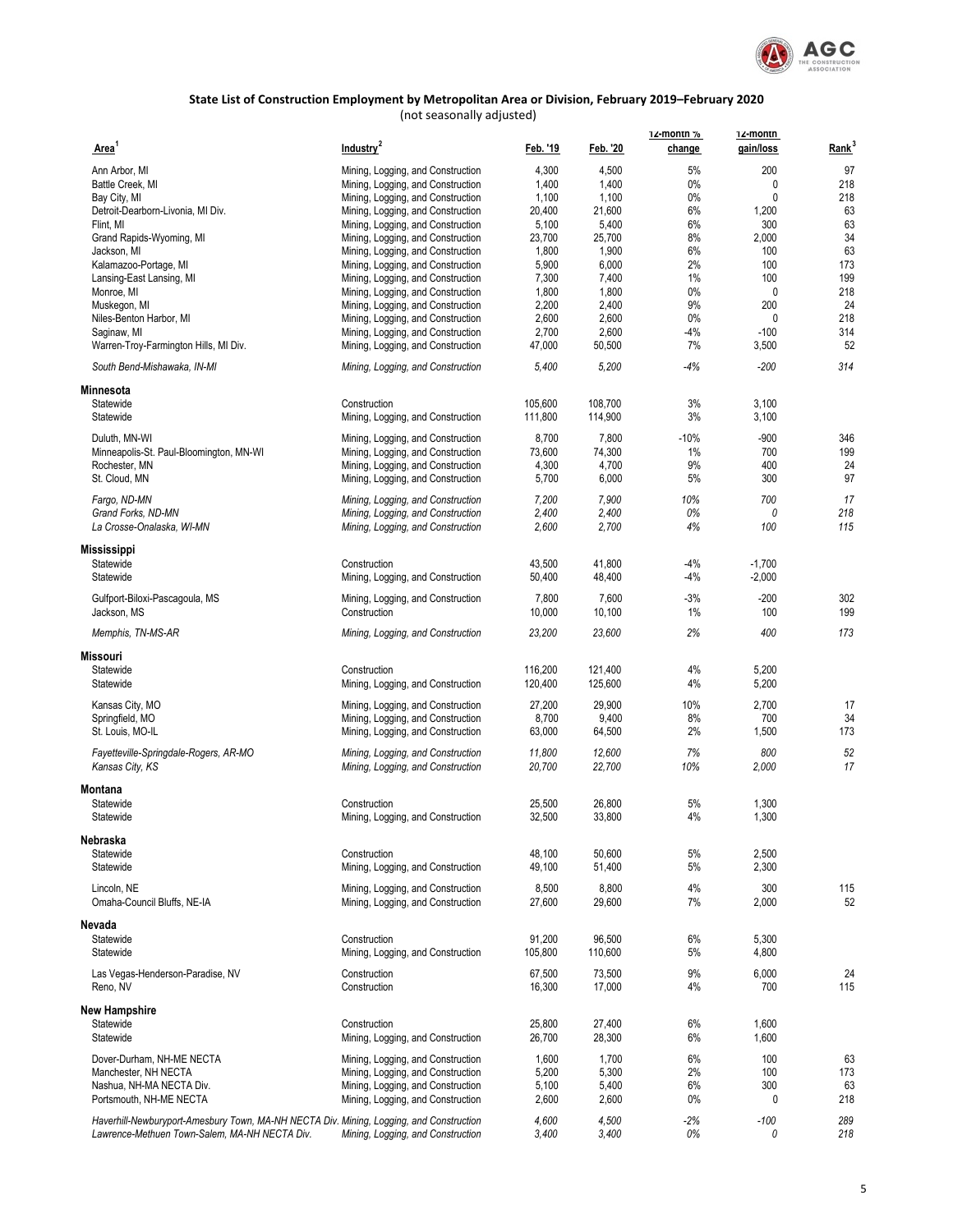

| Area <sup>1</sup>                                                                           | Industry <sup>2</sup>                                                  | Feb. '19         | Feb. '20         | 12-month %<br>change | 12-montn<br>gain/loss | Rank <sup>3</sup> |
|---------------------------------------------------------------------------------------------|------------------------------------------------------------------------|------------------|------------------|----------------------|-----------------------|-------------------|
| Lowell-Billerica-Chelmsford, MA-NH NECTA Div.                                               | Mining, Logging, and Construction                                      | 8,900            | 9,200            | 3%                   | 300                   | 143               |
| New Jersey                                                                                  |                                                                        |                  |                  |                      |                       |                   |
| Statewide                                                                                   | Construction                                                           | 148,700          | 154,000          | 4%                   | 5,300                 |                   |
| Statewide                                                                                   | Mining, Logging, and Construction                                      | 150,000          | 155,400          | 4%                   | 5,400                 |                   |
| Atlantic City-Hammonton, NJ                                                                 | Mining, Logging, and Construction                                      | 5,300            | 5,000            | $-6%$                | $-300$                | 331               |
| Bergen-Hudson-Passaic, NJ                                                                   | Mining, Logging, and Construction                                      | 29,200           | 30,300           | 4%                   | 1,100                 | 115               |
| Camden, NJ Div.                                                                             | Mining, Logging, and Construction                                      | 21,800           | 22,000           | 1%                   | 200                   | 199               |
| Middlesex-Monmouth-Ocean, NJ                                                                | Mining, Logging, and Construction<br>Mining, Logging, and Construction | 38,000<br>43,900 | 39,900<br>43,300 | 5%<br>$-1\%$         | 1,900<br>$-600$       | 97<br>270         |
| Newark, NJ-PA Div.<br>Trenton, NJ                                                           | Mining, Logging, and Construction                                      | 5,100            | 5,200            | 2%                   | 100                   | 173               |
| Vineland-Bridgeton, NJ                                                                      | Mining, Logging, and Construction                                      | 2,500            | 2,700            | 8%                   | 200                   | 34                |
| Allentown-Bethlehem-Easton, PA-NJ<br>Wilmington, DE-MD-NJ Div.                              | Mining, Logging, and Construction<br>Mining, Logging, and Construction | 12,800<br>16,500 | 12,200<br>16,400 | $-5%$<br>$-1%$       | $-600$<br>$-100$      | 327<br>270        |
| <b>New Mexico</b>                                                                           |                                                                        |                  |                  |                      |                       |                   |
| Statewide                                                                                   | Construction                                                           | 47,100           | 52,100           | 11%                  | 5,000                 |                   |
| Statewide                                                                                   | Mining, Logging, and Construction                                      | 73,500           | 78,300           | 7%                   | 4,800                 |                   |
| Albuquerque, NM                                                                             | Mining, Logging, and Construction                                      | 23,500           | 25,900           | 10%                  | 2,400                 | 17                |
| Las Cruces, NM                                                                              | Mining, Logging, and Construction                                      | 3,800            | 3,900            | 3%                   | 100                   | 143               |
| Santa Fe, NM                                                                                | Mining, Logging, and Construction                                      | 2,800            | 2,800            | $0\%$                | 0                     | 218               |
| <b>New York</b>                                                                             |                                                                        |                  |                  |                      |                       |                   |
| Statewide                                                                                   | Construction                                                           | 381,000          | 378,300          | $-1\%$               | $-2,700$              |                   |
| Statewide                                                                                   | Mining, Logging, and Construction                                      | 385.800          | 382,900          | $-1\%$               | $-2,900$              |                   |
| Albany-Schenectady-Troy, NY                                                                 | Mining, Logging, and Construction                                      | 17,400           | 20,500           | 18%                  | 3,100                 | $\overline{2}$    |
| Binghamton, NY                                                                              | Mining, Logging, and Construction                                      | 3,400            | 3,300            | $-3%$                | $-100$                | 302               |
| Buffalo-Cheektowaga-Niagara Falls, NY                                                       | Mining, Logging, and Construction                                      | 18,000           | 18,800           | 4%                   | 800                   | 115               |
| Dutchess County-Putnam County, NY Div.<br>Elmira, NY                                        | Mining, Logging, and Construction<br>Mining, Logging, and Construction | 8,100<br>1,300   | 8,100<br>1,300   | $0\%$<br>$0\%$       | 0<br>0                | 218<br>218        |
| Glens Falls, NY                                                                             | Mining, Logging, and Construction                                      | 2,200            | 2,200            | $0\%$                | 0                     | 218               |
| Ithaca, NY                                                                                  | Mining, Logging, and Construction                                      | 1,200            | 1,200            | $0\%$                | $\mathbf{0}$          | 218               |
| Kingston, NY                                                                                | Mining, Logging, and Construction                                      | 2,700            | 2,800            | 4%                   | 100                   | 115               |
| Nassau County-Suffolk County, NY Div.                                                       | Mining, Logging, and Construction                                      | 79,900           | 78,900           | $-1\%$               | $-1,000$              | 270               |
| New York City, NY                                                                           | Mining, Logging, and Construction                                      | 157,100          | 153,900          | $-2%$                | $-3,200$              | 289               |
| Orange-Rockland-Westchester, NY                                                             | Mining, Logging, and Construction                                      | 43,600<br>19,600 | 39,200<br>20,700 | $-10%$<br>6%         | $-4,400$              | 346<br>63         |
| Rochester, NY<br>Syracuse, NY                                                               | Construction<br>Mining, Logging, and Construction                      | 11,600           | 11,100           | -4%                  | 1,100<br>$-500$       | 314               |
| Utica-Rome, NY                                                                              | Mining, Logging, and Construction                                      | 2,800            | 2,900            | 4%                   | 100                   | 115               |
| Watertown-Fort Drum, NY                                                                     | Mining, Logging, and Construction                                      | 1,400            | 1,400            | $0\%$                | 0                     | 218               |
| <b>North Carolina</b>                                                                       |                                                                        |                  |                  |                      |                       |                   |
| Statewide                                                                                   | Construction                                                           | 226.700          | 227.000          | 0.1%                 | 300                   |                   |
| Statewide                                                                                   | Mining, Logging, and Construction                                      | 232,400          | 232,600          | 0.1%                 | 200                   |                   |
| Asheville, NC                                                                               | Mining, Logging, and Construction                                      | 10,100           | 10,100           | 0%                   | 0                     | 218               |
| Burlington, NC                                                                              | Mining, Logging, and Construction                                      | 3,100            | 3,300            | 6%                   | 200                   | 63                |
| Charlotte-Concord-Gastonia, NC-SC                                                           | Mining, Logging, and Construction                                      | 66,300           | 69,100           | 4%                   | 2,800                 | 115               |
| Durham-Chapel Hill, NC                                                                      | Mining, Logging, and Construction                                      | 8,800            | 9,600            | 9%                   | 800                   | 24                |
| Fayetteville, NC<br>Greensboro-High Point, NC                                               | Mining, Logging, and Construction<br>Mining, Logging, and Construction | 6,000<br>15,600  | 5,800<br>15,500  | -3%<br>$-1\%$        | $-200$<br>$-100$      | 302<br>270        |
| Greenville, NC                                                                              | Mining, Logging, and Construction                                      | 3,600            | 3,800            | 6%                   | 200                   | 63                |
| Hickory-Lenoir-Morganton, NC                                                                | Mining, Logging, and Construction                                      | 4,500            | 4,500            | 0%                   | 0                     | 218               |
| Raleigh, NC                                                                                 | Mining, Logging, and Construction                                      | 40,400           | 41,200           | 2%                   | 800                   | 173               |
| Rocky Mount, NC                                                                             | Mining, Logging, and Construction                                      | 2,800            | 2,800            | $0\%$                | 0                     | 218               |
| Wilmington, NC<br>Winston-Salem, NC                                                         | Mining, Logging, and Construction<br>Mining, Logging, and Construction | 9,100<br>11,100  | 9,300<br>11,800  | 2%<br>6%             | 200<br>700            | 173<br>63         |
|                                                                                             |                                                                        |                  |                  |                      |                       |                   |
| Myrtle Beach-Conway-North Myrtle Beach, SC-NC<br>Virginia Beach-Norfolk-Newport News, VA-NC | Mining, Logging, and Construction<br>Mining, Logging, and Construction | 10,700<br>38,300 | 11,000<br>38,500 | 3%<br>1%             | 300<br>200            | 143<br>199        |
| <b>North Dakota</b>                                                                         |                                                                        |                  |                  |                      |                       |                   |
| Statewide                                                                                   | Construction                                                           | 22,600           | 24,500           | 8%                   | 1,900                 |                   |
| Statewide                                                                                   | Mining, Logging, and Construction                                      | 44,000           | 44,500           | 1%                   | 500                   |                   |
| Bismarck, ND                                                                                | Mining, Logging, and Construction                                      | 4,000            | 4,500            | 13%                  | 500                   | 5                 |
| Fargo, ND-MN                                                                                | Mining, Logging, and Construction                                      | 7,200            | 7,900            | 10%                  | 700                   | 17                |
| Grand Forks, ND-MN                                                                          | Mining, Logging, and Construction                                      | 2,400            | 2,400            | $0\%$                | 0                     | 218               |
| Ohio                                                                                        |                                                                        |                  |                  |                      |                       |                   |
| Statewide                                                                                   | Construction                                                           | 202,800          | 207,600          | 2%                   | 4,800                 |                   |
| Statewide                                                                                   | Mining, Logging, and Construction                                      | 214,500          | 218,600          | 2%                   | 4,100                 |                   |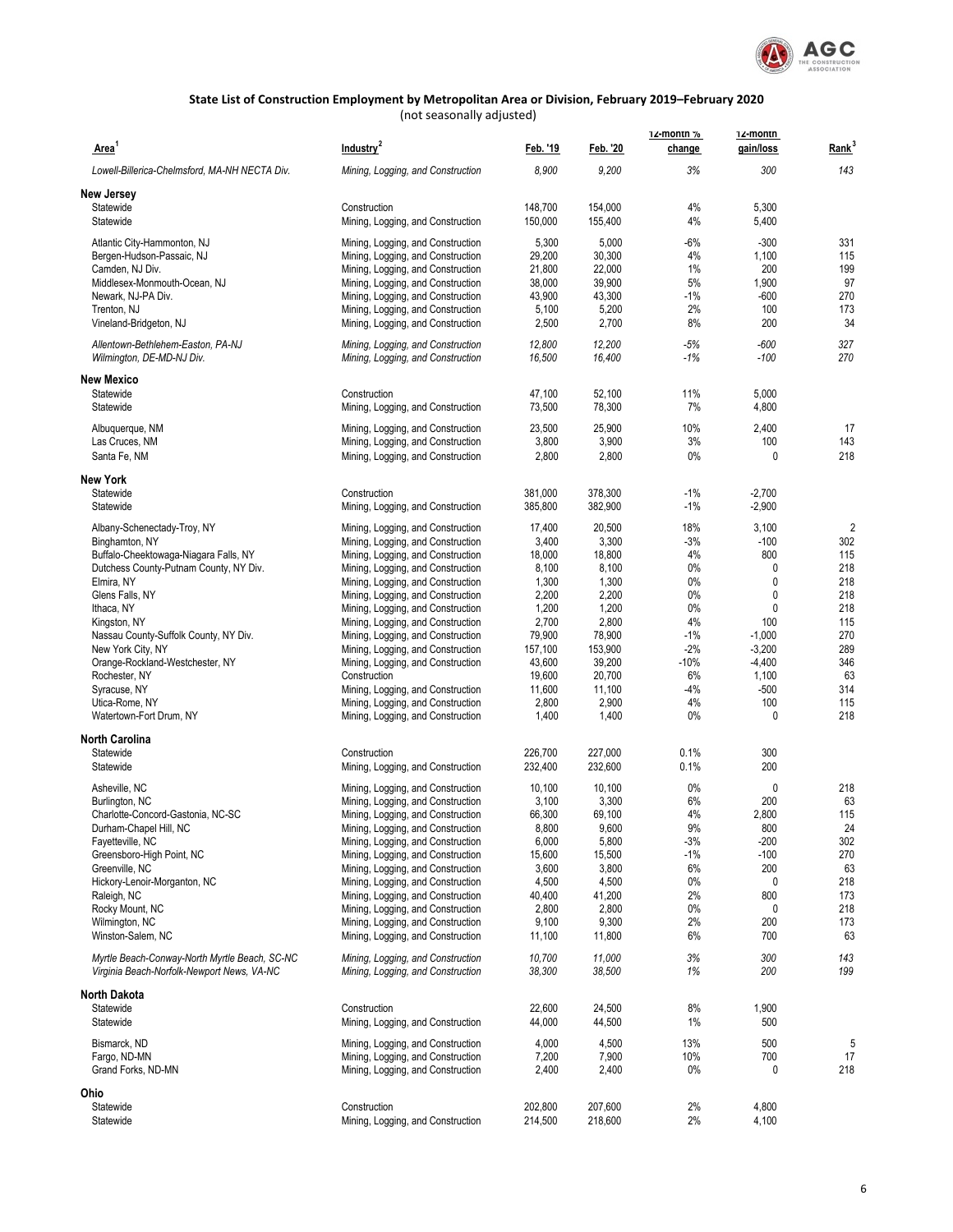

| Area <sup>1</sup>                                                                        | Industry <sup>2</sup>                                                  | Feb. '19        | Feb. '20        | 12-month %<br>change | 12-montn<br>gain/loss | Rank <sup>3</sup> |
|------------------------------------------------------------------------------------------|------------------------------------------------------------------------|-----------------|-----------------|----------------------|-----------------------|-------------------|
| Akron, OH                                                                                | Mining, Logging, and Construction                                      | 13,000          | 13,800          | 6%                   | 800                   | 63                |
| Canton-Massillon, OH                                                                     | Mining, Logging, and Construction                                      | 8,000           | 7,700           | -4%                  | $-300$                | 314               |
| Cincinnati, OH-KY-IN                                                                     | Mining, Logging, and Construction                                      | 44,500          | 42,900          | -4%                  | $-1,600$              | 314               |
| Cleveland-Elyria, OH                                                                     | Mining, Logging, and Construction                                      | 34,800          | 37,600          | 8%                   | 2,800                 | 34                |
| Columbus, OH                                                                             | Mining, Logging, and Construction                                      | 39,800          | 44,100          | 11%                  | 4,300                 | 12                |
|                                                                                          |                                                                        | 12,500          | 12,700          | 2%                   | 200                   | 173               |
| Dayton, OH                                                                               | Mining, Logging, and Construction                                      |                 |                 |                      |                       |                   |
| Lima, OH                                                                                 | Mining, Logging, and Construction                                      | 1,900           | 1,900           | $0\%$                | 0                     | 218               |
| Mansfield, OH                                                                            | Mining, Logging, and Construction                                      | 2,000           | 1,800           | $-10%$               | $-200$                | 346               |
| Springfield, OH                                                                          | Mining, Logging, and Construction                                      | 1,100           | 1,000           | $-9%$                | $-100$                | 343               |
| Toledo, OH                                                                               | Mining, Logging, and Construction                                      | 13,600          | 14,300          | 5%                   | 700                   | 97                |
| Weirton-Steubenville, WV-OH                                                              | Mining, Logging, and Construction                                      | 1,600           | 1,600           | 0%                   | 0                     | 218               |
| Youngstown-Warren-Boardman, OH-PA                                                        | Mining, Logging, and Construction                                      | 8,300           | 8,200           | $-1\%$               | $-100$                | 270               |
| Huntington-Ashland, WV-KY-OH                                                             | Mining, Logging, and Construction                                      | 7,400           | 6,200           | $-16%$               | $-1,200$              | 355               |
| Oklahoma                                                                                 |                                                                        |                 |                 |                      |                       |                   |
| Statewide                                                                                | Construction                                                           | 81,400          | 79,200          | $-3%$                | $-2,200$              |                   |
| Statewide                                                                                | Mining, Logging, and Construction                                      | 133,500         | 121,900         | -9%                  | $-11,600$             |                   |
|                                                                                          |                                                                        |                 |                 |                      |                       |                   |
| Lawton, OK                                                                               | Mining, Logging, and Construction                                      | 1,500           | 1,600           | 7%                   | 100                   | 52                |
| Oklahoma City, OK                                                                        | Construction                                                           | 31,200          | 32,100          | 3%                   | 900                   | 143               |
| Tulsa, OK                                                                                | Construction                                                           | 25,500          | 24,300          | $-5%$                | $-1,200$              | 327               |
| Fort Smith, AR-OK                                                                        | Mining, Logging, and Construction                                      | 5,300           | 5,700           | 8%                   | 400                   | 34                |
| Oregon                                                                                   |                                                                        |                 |                 |                      |                       |                   |
| Statewide                                                                                | Construction                                                           | 103,000         | 106.000         | 3%                   | 3,000                 |                   |
| Statewide                                                                                | Mining, Logging, and Construction                                      | 109,800         | 112,400         | 2%                   | 2,600                 |                   |
|                                                                                          |                                                                        |                 |                 |                      |                       |                   |
| Albany, OR                                                                               | Construction                                                           | 3,100           | 3,100           | $0\%$                | 0                     | 218               |
| Bend-Redmond, OR                                                                         | Mining, Logging, and Construction                                      | 6,500           | 6,900           | 6%                   | 400                   | 63                |
| Corvallis, OR                                                                            | Mining, Logging, and Construction                                      | 1,500           | 1,500           | $0\%$                | 0                     | 218               |
| Eugene, OR                                                                               | Construction                                                           | 7,100           | 7,300           | 3%                   | 200                   | 143               |
| Grants Pass, OR                                                                          | Construction                                                           | 1,000           | 1,000           | $0\%$                | 0                     | 218               |
| Medford, OR                                                                              | Construction                                                           | 4,600           | 4,500           | -2%                  | $-100$                | 289               |
| Portland-Vancouver-Hillsboro, OR-WA                                                      | Construction                                                           | 72,100          | 75,800          | 5%                   | 3,700                 | 97                |
| Salem, OR                                                                                | Construction                                                           | 11,200          | 12,000          | 7%                   | 800                   | 52                |
| Pennsylvania                                                                             |                                                                        |                 |                 |                      |                       |                   |
| Statewide                                                                                | Construction                                                           | 237,400         | 245,400         | 3%                   | 8,000                 |                   |
| Statewide                                                                                | Mining, Logging, and Construction                                      | 266,500         | 272,700         | 2%                   | 6,200                 |                   |
| Allentown-Bethlehem-Easton, PA-NJ                                                        | Mining, Logging, and Construction                                      | 12,800          | 12,200          | $-5%$                | $-600$                | 327               |
| Altoona, PA                                                                              | Mining, Logging, and Construction                                      | 2,600           | 2,700           | 4%                   | 100                   | 115               |
| Bloomsburg-Berwick, PA                                                                   | Mining, Logging, and Construction                                      | 1,100           | 1,000           | -9%                  | $-100$                | 343               |
| Chambersburg-Waynesboro, PA                                                              | Mining, Logging, and Construction                                      | 2,200           | 2,200           | $0\%$                | 0                     | 218               |
|                                                                                          |                                                                        |                 |                 | 2%                   | 200                   | 173               |
| Delaware County, PA                                                                      | Mining, Logging, and Construction                                      | 11,400          | 11,600          |                      |                       |                   |
| East Stroudsburg, PA                                                                     | Mining, Logging, and Construction                                      | 1,800           | 1,800           | $0\%$                | 0                     | 218               |
| Erie, PA                                                                                 | Mining, Logging, and Construction                                      | 3,700           | 3,700           | $0\%$                | 0                     | 218               |
| Gettysburg, PA                                                                           | Mining, Logging, and Construction                                      | 1,600           | 1,700           | 6%                   | 100                   | 63                |
| Harrisburg-Carlisle, PA                                                                  | Mining, Logging, and Construction                                      | 11,400          | 11,000          | -4%                  | $-400$                | 314               |
| Johnstown, PA                                                                            | Mining, Logging, and Construction                                      | 2,300           | 2,200           | -4%                  | $-100$                | 314               |
| Lancaster, PA                                                                            | Mining, Logging, and Construction                                      | 17,300          | 17,900          | 3%                   | 600                   | 143               |
| Montgomery County-Bucks County-Chester County, PA Div. Mining, Logging, and Construction |                                                                        | 51,300          | 51,000          | $-1\%$               | $-300$                | 270               |
| Philadelphia City, PA                                                                    | Mining, Logging, and Construction                                      | 12,200          | 12,000          | $-2\%$               | $-200$                | 289               |
| Pittsburgh, PA                                                                           | Construction                                                           | 54,900          | 58,900          | 7%                   | 4,000                 | 52                |
| Reading, PA                                                                              | Mining, Logging, and Construction                                      | 7,300           | 7,200           | $-1\%$               | $-100$                | 270               |
|                                                                                          |                                                                        |                 |                 |                      |                       |                   |
| Scranton--Wilkes-Barre--Hazleton, PA<br>York-Hanover, PA                                 | Mining, Logging, and Construction<br>Mining, Logging, and Construction | 9,500<br>11,200 | 9,400<br>10,900 | $-1\%$<br>$-3%$      | $-100$<br>$-300$      | 270<br>302        |
|                                                                                          |                                                                        |                 |                 |                      |                       |                   |
| Newark, NJ-PA Div.<br>Youngstown-Warren-Boardman, OH-PA                                  | Mining, Logging, and Construction<br>Mining, Logging, and Construction | 43,900<br>8,300 | 43,300<br>8,200 | $-1%$<br>-1%         | $-600$<br>$-100$      | 270<br>270        |
| Rhode Island                                                                             |                                                                        |                 |                 |                      |                       |                   |
| Statewide                                                                                | Construction                                                           | 17,800          | 18,500          | 4%                   | 700                   |                   |
| Statewide                                                                                | Mining, Logging, and Construction                                      | 18,000          | 18,700          | 4%                   | 700                   |                   |
| Providence-Warwick, RI-MA NECTA                                                          | Construction                                                           | 22,400          | 25,100          | 12%                  | 2,700                 | 7                 |
| Norwich-New London-Westerly, CT-RI NECTA                                                 | Mining, Logging, and Construction                                      | 3,900           | 3,900           | 0%                   | 0                     | 218               |
|                                                                                          |                                                                        |                 |                 |                      |                       |                   |
| <b>South Carolina</b>                                                                    |                                                                        |                 |                 |                      |                       |                   |
| Statewide                                                                                | Construction                                                           | 105,200         | 109,000         | 4%                   | 3,800                 |                   |
| Statewide                                                                                | Mining, Logging, and Construction                                      | 109,600         | 113,400         | 3%                   | 3,800                 |                   |
| Charleston-North Charleston, SC                                                          | Mining, Logging, and Construction                                      | 21,500          | 22,300          | 4%                   | 800                   | 115               |
| Columbia, SC                                                                             | Mining, Logging, and Construction                                      | 16,900          | 17,400          | 3%                   | 500                   | 143               |
| Greenville-Anderson-Mauldin, SC                                                          | Mining, Logging, and Construction                                      | 18,700          | 19,400          | 4%                   | 700                   | 115               |
|                                                                                          |                                                                        |                 |                 |                      |                       |                   |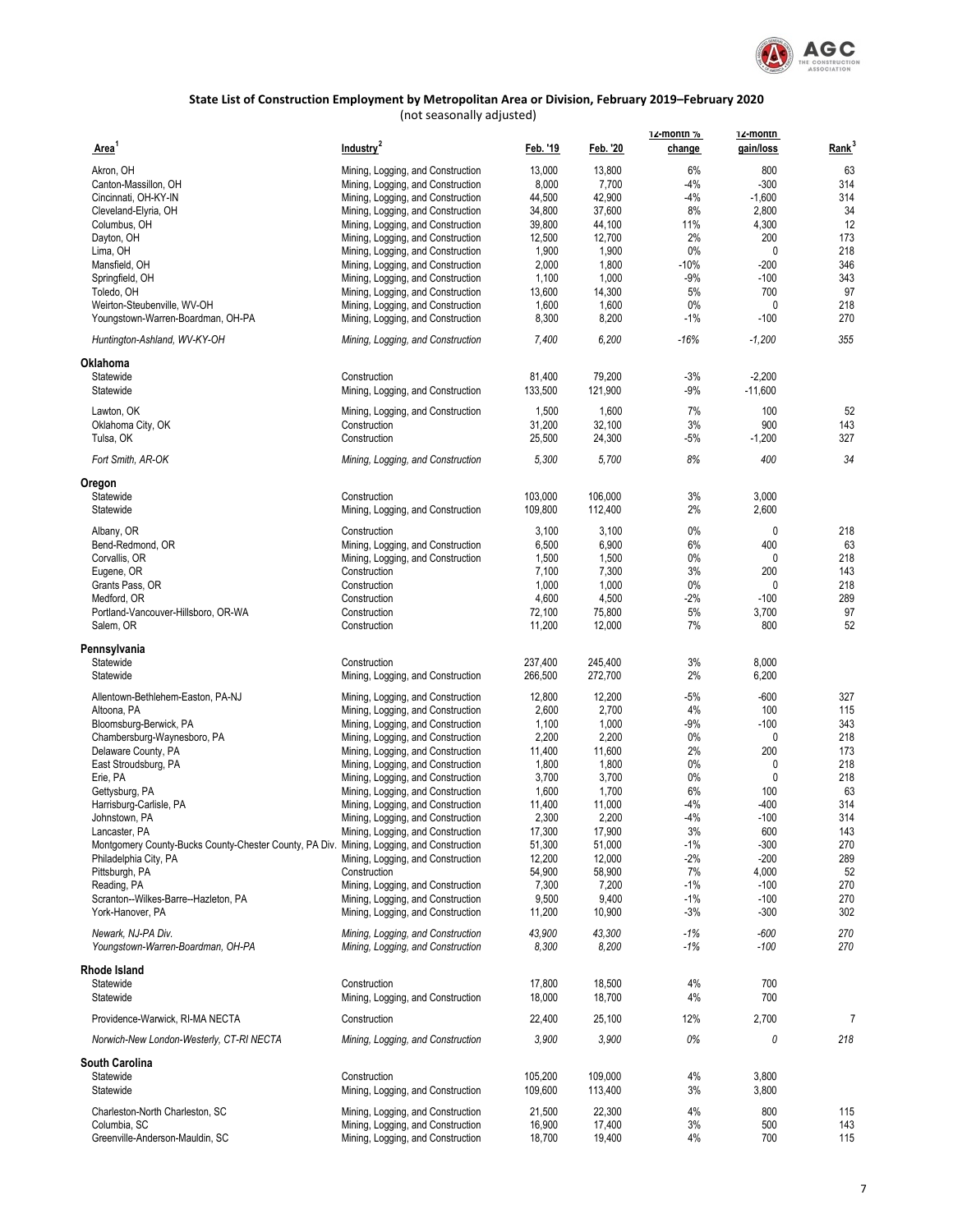

| Area <sup>1</sup>                                                   | Industry <sup>2</sup>                                                  | Feb. '19         | Feb. '20         | 12-montn %<br>change | 12-montn<br>gain/loss | Rank <sup>3</sup> |
|---------------------------------------------------------------------|------------------------------------------------------------------------|------------------|------------------|----------------------|-----------------------|-------------------|
| Myrtle Beach-Conway-North Myrtle Beach, SC-NC<br>Spartanburg, SC    | Mining, Logging, and Construction<br>Mining, Logging, and Construction | 10,700<br>7,500  | 11,000<br>7,800  | 3%<br>4%             | 300<br>300            | 143<br>115        |
| Augusta-Richmond County, GA-SC<br>Charlotte-Concord-Gastonia, NC-SC | Mining, Logging, and Construction<br>Mining, Logging, and Construction | 19,400<br>66,300 | 21,000<br>69,100 | 8%<br>4%             | 1,600<br>2,800        | 34<br>115         |
| South Dakota                                                        |                                                                        |                  |                  |                      |                       |                   |
| Statewide<br>Statewide                                              | Construction<br>Mining, Logging, and Construction                      | 20,100<br>20,900 | 21,900<br>22,900 | 9%<br>10%            | 1,800<br>2,000        |                   |
| Rapid City, SD<br>Sioux Falls, SD                                   | Mining, Logging, and Construction<br>Mining, Logging, and Construction | 4,500<br>8,000   | 4,900<br>8,300   | 9%<br>4%             | 400<br>300            | 24<br>115         |
|                                                                     |                                                                        |                  |                  |                      |                       |                   |
| <b>Tennessee</b><br>Statewide                                       | Construction                                                           | 124,800          | 125,900          | 1%                   | 1,100                 |                   |
| Statewide                                                           | Mining, Logging, and Construction                                      | 129,200          | 130,200          | 1%                   | 1,000                 |                   |
| Chattanooga, TN-GA                                                  | Mining, Logging, and Construction                                      | 11,000           | 11,200           | 2%                   | 200                   | 173               |
| Clarksville, TN-KY                                                  | Mining, Logging, and Construction                                      | 3,100            | 3,200            | 3%                   | 100                   | 143               |
| Cleveland, TN                                                       | Mining, Logging, and Construction                                      | 2,100            | 1,900            | $-10%$               | $-200$                | 346               |
| Jackson, TN                                                         | Mining, Logging, and Construction                                      | 2,900            | 2,900            | 0%                   | 0                     | 218               |
| Johnson City, TN                                                    | Mining, Logging, and Construction                                      | 2,400            | 2,400            | 0%                   | $\mathbf{0}$          | 218               |
| Kingsport-Bristol-Bristol, TN-VA                                    | Mining, Logging, and Construction                                      | 5,900            | 6,000            | 2%                   | 100                   | 173               |
| Knoxville, TN                                                       | Mining, Logging, and Construction                                      | 18,200           | 19,000           | 4%                   | 800                   | 115               |
| Memphis, TN-MS-AR                                                   | Mining, Logging, and Construction                                      | 23,200           | 23,600           | 2%                   | 400                   | 173               |
| Morristown, TN<br>Nashville-Davidson--Murfreesboro--Franklin, TN    | Mining, Logging, and Construction<br>Mining, Logging, and Construction | 1,800<br>47,000  | 2,000<br>48,700  | 11%<br>4%            | 200<br>1,700          | 12<br>115         |
|                                                                     |                                                                        |                  |                  |                      |                       |                   |
| Texas<br>Statewide                                                  | Construction                                                           | 759,500          | 793,100          | 4%                   | 33,600                |                   |
| Statewide                                                           | Mining, Logging, and Construction                                      | 1,015,300        | 1,030,900        | 2%                   | 15,600                |                   |
| Abilene, TX                                                         | Mining, Logging, and Construction                                      | 5,000            | 5,400            | 8%                   | 400                   | 34                |
| Amarillo, TX                                                        | Mining, Logging, and Construction                                      | 7,100            | 7,300            | 3%                   | 200                   | 143               |
| Austin-Round Rock, TX                                               | Mining, Logging, and Construction                                      | 66,300           | 71,600           | 8%                   | 5,300                 | 34                |
| Beaumont-Port Arthur, TX                                            | Mining, Logging, and Construction                                      | 21,700           | 20,800           | $-4%$                | $-900$                | 314               |
| Brownsville-Harlingen, TX                                           | Mining, Logging, and Construction                                      | 3,000            | 3,100            | 3%                   | 100                   | 143               |
| College Station-Bryan, TX                                           | Mining, Logging, and Construction                                      | 8,000            | 7,700            | $-4%$                | $-300$                | 314               |
| Corpus Christi, TX                                                  | Mining, Logging, and Construction                                      | 24,300           | 23,400           | $-4%$                | $-900$                | 314               |
| Dallas-Plano-Irving, TX Div.                                        | Mining, Logging, and Construction                                      | 145,600          | 157,600          | 8%                   | 12,000                | 34                |
| El Paso, TX                                                         | Mining, Logging, and Construction                                      | 16,600           | 17,600           | 6%                   | 1,000                 | 63                |
| Fort Worth-Arlington, TX Div.                                       | Mining, Logging, and Construction                                      | 76,300           | 78,100           | 2%                   | 1,800                 | 173               |
| Houston-The Woodlands-Sugar Land, TX                                | Construction                                                           | 233,500          | 243,200          | 4%<br>9%             | 9,700<br>600          | 115<br>24         |
| Killeen-Temple, TX<br>Laredo, TX                                    | Mining, Logging, and Construction<br>Mining, Logging, and Construction | 6,600<br>4,200   | 7,200<br>3,500   | $-17%$               | $-700$                | 356               |
| Longview, TX                                                        | Mining, Logging, and Construction                                      | 15,100           | 15,300           | 1%                   | 200                   | 199               |
| Lubbock, TX                                                         | Mining, Logging, and Construction                                      | 8,500            | 9,200            | 8%                   | 700                   | 34                |
| McAllen-Edinburg-Mission, TX                                        | Mining, Logging, and Construction                                      | 8,400            | 8,200            | $-2%$                | $-200$                | 289               |
| Midland, TX                                                         | Mining, Logging, and Construction                                      | 40,500           | 39,300           | $-3%$                | $-1,200$              | 302               |
| Odessa, TX                                                          | Mining, Logging, and Construction                                      | 22,900           | 21,200           | -7%                  | $-1,700$              | 337               |
| San Angelo, TX                                                      | Mining, Logging, and Construction                                      | 4,200            | 4,100            | $-2%$                | $-100$                | 289               |
| San Antonio-New Braunfels, TX                                       | Construction                                                           | 54,400           | 58,100           | 7%                   | 3,700                 | 52                |
| Sherman-Denison, TX                                                 | Mining, Logging, and Construction                                      | 3,200            | 3,000            | $-6%$                | $-200$                | 331               |
| Texarkana, TX-AR                                                    | Mining, Logging, and Construction                                      | 2,800            | 2,800            | 0%                   | 0                     | 218               |
| Tyler, TX                                                           | Mining, Logging, and Construction                                      | 6,700            | 6,500            | $-3%$                | $-200$                | 302               |
| Victoria, TX                                                        | Mining, Logging, and Construction                                      | 4,600            | 4,200            | $-9%$                | $-400$                | 343               |
| Waco, TX<br>Wichita Falls, TX                                       | Mining, Logging, and Construction<br>Mining, Logging, and Construction | 7,400<br>3,000   | 8,100<br>2,900   | 9%<br>-3%            | 700<br>$-100$         | 24<br>302         |
|                                                                     |                                                                        |                  |                  |                      |                       |                   |
| Utah<br>Statewide                                                   | Construction                                                           | 102,000          | 108,300          | 6%                   | 6,300                 |                   |
| Statewide                                                           | Mining, Logging, and Construction                                      | 111,300          | 117,200          | 5%                   | 5,900                 |                   |
|                                                                     |                                                                        |                  |                  |                      |                       |                   |
| Logan, UT-ID                                                        | Mining, Logging, and Construction                                      | 2,800            | 3,100            | 11%                  | 300                   | 12                |
| Ogden-Clearfield, UT<br>Provo-Orem, UT                              | Mining, Logging, and Construction                                      | 19,300           | 20,400<br>25,900 | 6%<br>8%             | 1,100<br>1,900        | 63<br>34          |
| Salt Lake City, UT                                                  | Mining, Logging, and Construction<br>Mining, Logging, and Construction | 24,000<br>43,300 | 46,400           | 7%                   | 3,100                 | 52                |
| St. George, UT                                                      | Mining, Logging, and Construction                                      | 7,800            | 8,500            | 9%                   | 700                   | 24                |
| Vermont                                                             |                                                                        |                  |                  |                      |                       |                   |
| Statewide                                                           | Construction                                                           | 13,400           | 12,400           | $-7%$                | $-1,000$              |                   |
| Statewide                                                           | Mining, Logging, and Construction                                      | 14,100           | 13,100           | $-7%$                | $-1,000$              |                   |
| Burlington-South Burlington, VT NECTA                               | Mining, Logging, and Construction                                      | 5,500            | 4,900            | $-11%$               | $-600$                | 352               |
| Virginia                                                            |                                                                        |                  |                  |                      |                       |                   |
| Statewide                                                           | Construction                                                           | 196,200          | 197,300          | $1\%$                | 1,100                 |                   |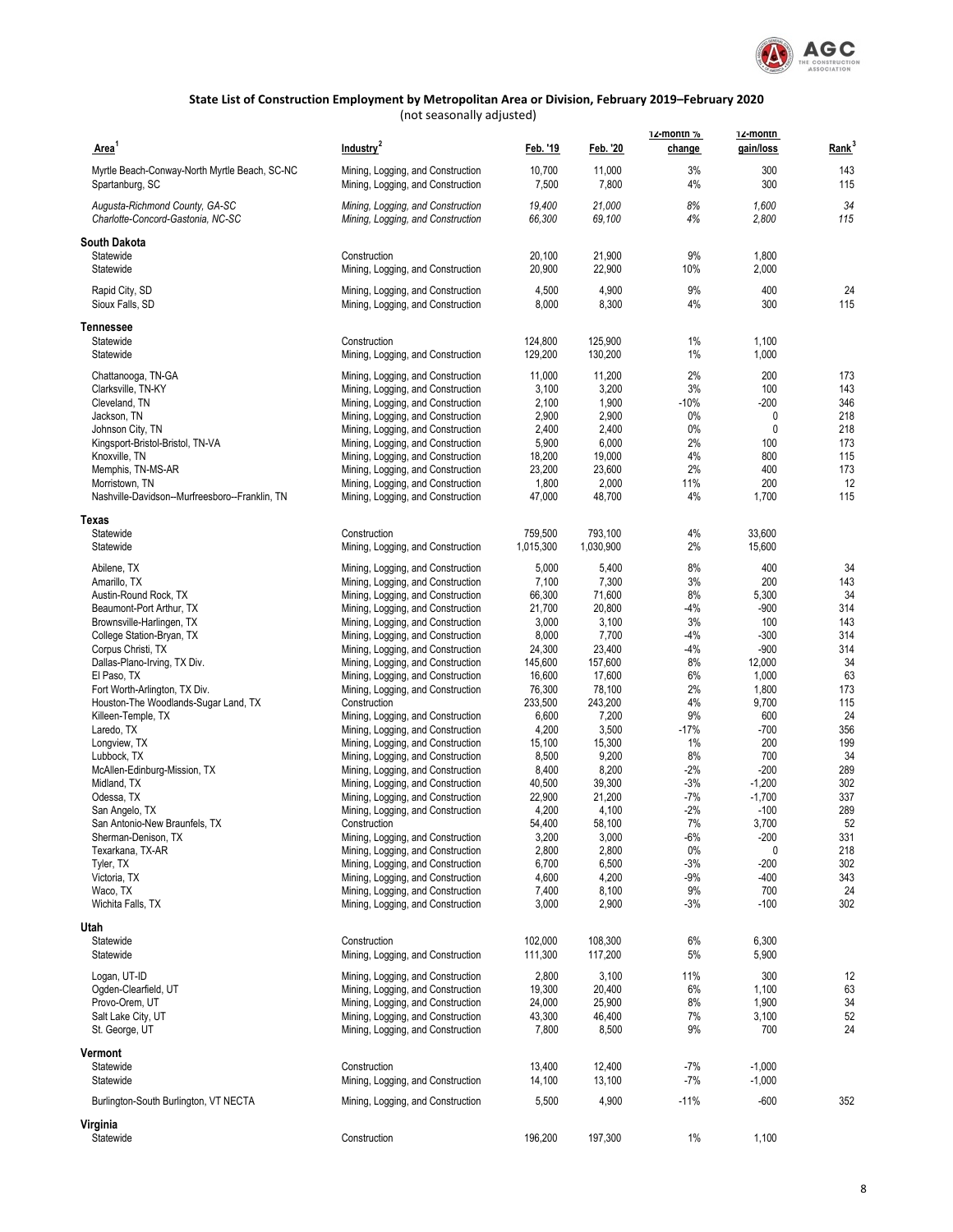

(not seasonally adjusted)

| Area <sup>1</sup>                                                                 | Industry <sup>2</sup>                             | Feb. '19         | Feb. '20         | 12-month %<br>change | 12-montn<br>gain/loss | Rank <sup>3</sup> |
|-----------------------------------------------------------------------------------|---------------------------------------------------|------------------|------------------|----------------------|-----------------------|-------------------|
| Statewide                                                                         | Mining, Logging, and Construction                 | 204,100          | 205,000          | 0.4%                 | 900                   |                   |
|                                                                                   |                                                   |                  |                  |                      |                       |                   |
| Charlottesville, VA                                                               | Mining, Logging, and Construction                 | 5,700            | 5,600            | $-2%$                | $-100$                | 289               |
| Lynchburg, VA                                                                     | Mining, Logging, and Construction                 | 5,700            | 5,600            | $-2%$                | $-100$                | 289               |
| Northern Virginia, VA                                                             | Mining, Logging, and Construction                 | 76,300           | 75,900           | $-1\%$               | $-400$                | 270               |
| Richmond, VA                                                                      | Mining, Logging, and Construction                 | 38,900           | 41,600           | 7%                   | 2,700                 | 52                |
| Roanoke, VA                                                                       | Mining, Logging, and Construction                 | 8,400            | 8,600            | 2%                   | 200                   | 173               |
| Virginia Beach-Norfolk-Newport News, VA-NC                                        | Mining, Logging, and Construction                 | 38,300           | 38,500           | 1%                   | 200                   | 199               |
| Kingsport-Bristol-Bristol, TN-VA                                                  | Mining, Logging, and Construction                 | 5,900            | 6,000            | 2%                   | 100                   | 173               |
| Washington                                                                        |                                                   |                  |                  |                      |                       |                   |
| Statewide                                                                         | Construction                                      | 203.200          | 220,100          | 8%                   | 16,900                |                   |
| Statewide                                                                         | Mining, Logging, and Construction                 | 209,100          | 225,500          | 8%                   | 16,400                |                   |
| Bellingham, WA                                                                    | Mining, Logging, and Construction                 | 7,800            | 7,800            | 0%                   | 0                     | 218               |
| Bremerton-Silverdale, WA                                                          | Mining, Logging, and Construction                 | 4,900            | 5,100            | 4%                   | 200                   | 115               |
| Kennewick-Richland, WA                                                            | Mining, Logging, and Construction                 | 9,000            | 10,400           | 16%                  | 1,400                 | 3                 |
| Longview, WA                                                                      | Mining, Logging, and Construction                 | 3,300            | 3,400            | 3%                   | 100                   | 143               |
| Mount Vernon-Anacortes, WA                                                        | Mining, Logging, and Construction                 | 4,600            | 4,600            | 0%                   | 0                     | 218               |
| Olympia-Tumwater, WA                                                              | Mining, Logging, and Construction                 | 6,400            | 6,800            | 6%                   | 400                   | 63                |
| Seattle-Bellevue-Everett, WA Div.                                                 | Construction                                      | 97,700           | 106,000          | 8%                   | 8,300                 | 34                |
|                                                                                   |                                                   |                  |                  |                      |                       |                   |
| Spokane-Spokane Valley, WA                                                        | Mining, Logging, and Construction                 | 13,300           | 13,900           | 5%                   | 600                   | 97                |
| Tacoma-Lakewood, WA Div.                                                          | Construction                                      | 23,300           | 25,400           | 9%                   | 2,100                 | 24                |
| Walla Walla, WA                                                                   | Mining, Logging, and Construction                 | 900              | 1,100            | 22%                  | 200                   | $\mathbf 1$       |
| Wenatchee, WA                                                                     | Mining, Logging, and Construction                 | 2,500            | 2,700            | 8%                   | 200                   | 34                |
| Yakima, WA                                                                        | Mining, Logging, and Construction                 | 3,700            | 4,100            | 11%                  | 400                   | 12                |
| Lewiston, ID-WA                                                                   | Construction                                      | 1,300            | 1,500            | 15%                  | 200                   | 4                 |
| Portland-Vancouver-Hillsboro, OR-WA                                               | Construction                                      | 72,100           | 75,800           | 5%                   | 3,700                 | 97                |
| West Virginia                                                                     |                                                   |                  |                  |                      |                       |                   |
| Statewide                                                                         | Construction                                      | 32,100           | 28,400           | $-12%$               | $-3,700$              |                   |
| Statewide                                                                         | Mining, Logging, and Construction                 | 55,100           | 49,300           | $-11%$               | $-5,800$              |                   |
| Charleston, WV                                                                    | Mining, Logging, and Construction                 | 6,700            | 6,000            | $-10%$               | $-700$                | 346               |
| Huntington-Ashland, WV-KY-OH                                                      | Mining, Logging, and Construction                 | 7,400            | 6,200            | $-16%$               | $-1,200$              | 355               |
| Hagerstown-Martinsburg, MD-WV                                                     | Mining, Logging, and Construction                 | 4,000            | 4,200            | 5%                   | 200                   | 97                |
| Weirton-Steubenville, WV-OH                                                       | Mining, Logging, and Construction                 | 1,600            | 1,600            | 0%                   | 0                     | 218               |
| Wisconsin                                                                         |                                                   |                  |                  |                      |                       |                   |
| Statewide                                                                         | Construction                                      | 110,200          | 115,000          | 4%                   | 4,800                 |                   |
| Statewide                                                                         | Mining, Logging, and Construction                 | 114,200          | 118,800          | 4%                   | 4,600                 |                   |
|                                                                                   |                                                   |                  |                  |                      |                       |                   |
| Appleton, WI                                                                      | Mining, Logging, and Construction                 | 8,300            | 8,400            | 1%                   | 100                   | 199               |
| Eau Claire, WI                                                                    | Mining, Logging, and Construction                 | 3,200            | 3,300            | 3%                   | 100                   | 143               |
| Fond du Lac, WI                                                                   | Mining, Logging, and Construction                 | 3,000            | 3,100            | 3%                   | 100                   | 143               |
| Green Bay, WI                                                                     | Mining, Logging, and Construction                 | 7,300            | 7,200            | $-1%$                | $-100$                | 270               |
| Janesville-Beloit, WI                                                             | Mining, Logging, and Construction                 | 3,200            | 3,100            | $-3%$                | $-100$                | 302               |
| La Crosse-Onalaska, WI-MN                                                         | Mining, Logging, and Construction                 | 2,600            | 2,700            | 4%                   | 100                   | 115               |
| Madison, WI                                                                       | Mining, Logging, and Construction                 | 17,000           | 16,800           | $-1%$                | $-200$                | 270               |
| Milwaukee-Waukesha-West Allis, WI                                                 | Construction                                      | 29,700           | 31,400           | 6%                   | 1,700                 | 63                |
| Oshkosh-Neenah, WI                                                                | Mining, Logging, and Construction                 | 5,200            | 5,500            | 6%                   | 300                   | 63                |
| Racine, WI                                                                        | Mining, Logging, and Construction                 | 2,800            | 2,700            | $-4%$                | $-100$                | 314               |
| Sheboygan, WI                                                                     | Mining, Logging, and Construction                 | 2,100            | 2,100            | 0%                   | 0                     | 218               |
| Wausau, WI                                                                        | Mining, Logging, and Construction                 | 2,300            | 2,300            | 0%                   | $\pmb{0}$             | 218               |
| Duluth, MN-WI                                                                     | Mining, Logging, and Construction                 | 8,700            | 7,800            | $-10%$               | -900                  | 346               |
|                                                                                   |                                                   |                  |                  |                      |                       |                   |
| Lake County-Kenosha County, IL-WI Div.<br>Minneapolis-St. Paul-Bloomington, MN-WI | Construction<br>Mining, Logging, and Construction | 13,800<br>73,600 | 13,900<br>74,300 | 1%<br>1%             | 100<br>700            | 199<br>199        |
|                                                                                   |                                                   |                  |                  |                      |                       |                   |
| Wyoming<br>Statewide                                                              | Construction                                      | 20,100           | 19,200           | $-4%$                | $-900$                |                   |
| Statewide                                                                         | Mining, Logging, and Construction                 | 41,100           | 39,300           | $-4%$                | $-1,800$              |                   |
|                                                                                   |                                                   |                  |                  |                      |                       |                   |
| Casper, WY                                                                        | Construction                                      | 2,600            | 2,400            | $-8%$                | $-200$                | 339               |
| Cheyenne, WY                                                                      | Mining, Logging, and Construction                 | 3,900            | 3,500            | $-10%$               | $-400$                | 346               |

#### **Footnotes:**

**1 Area**: Metropolitan statistical areas (MSAs) are designated by the Office of Management and Budget. MSAs generally cover one or more entire counties or county equivalents or New England City and Town Area (NECTA) in the six New England states. There are 11 MSAs with more than 2,500,000 people. Employment in these MSAs is presented in two or more divisions (Div.) or subdivisions rather than for the MSA as a whole. See Metro Divisions tab for employment in those metros and each of their divisions. Click here for a list of counties in each MSA and division.